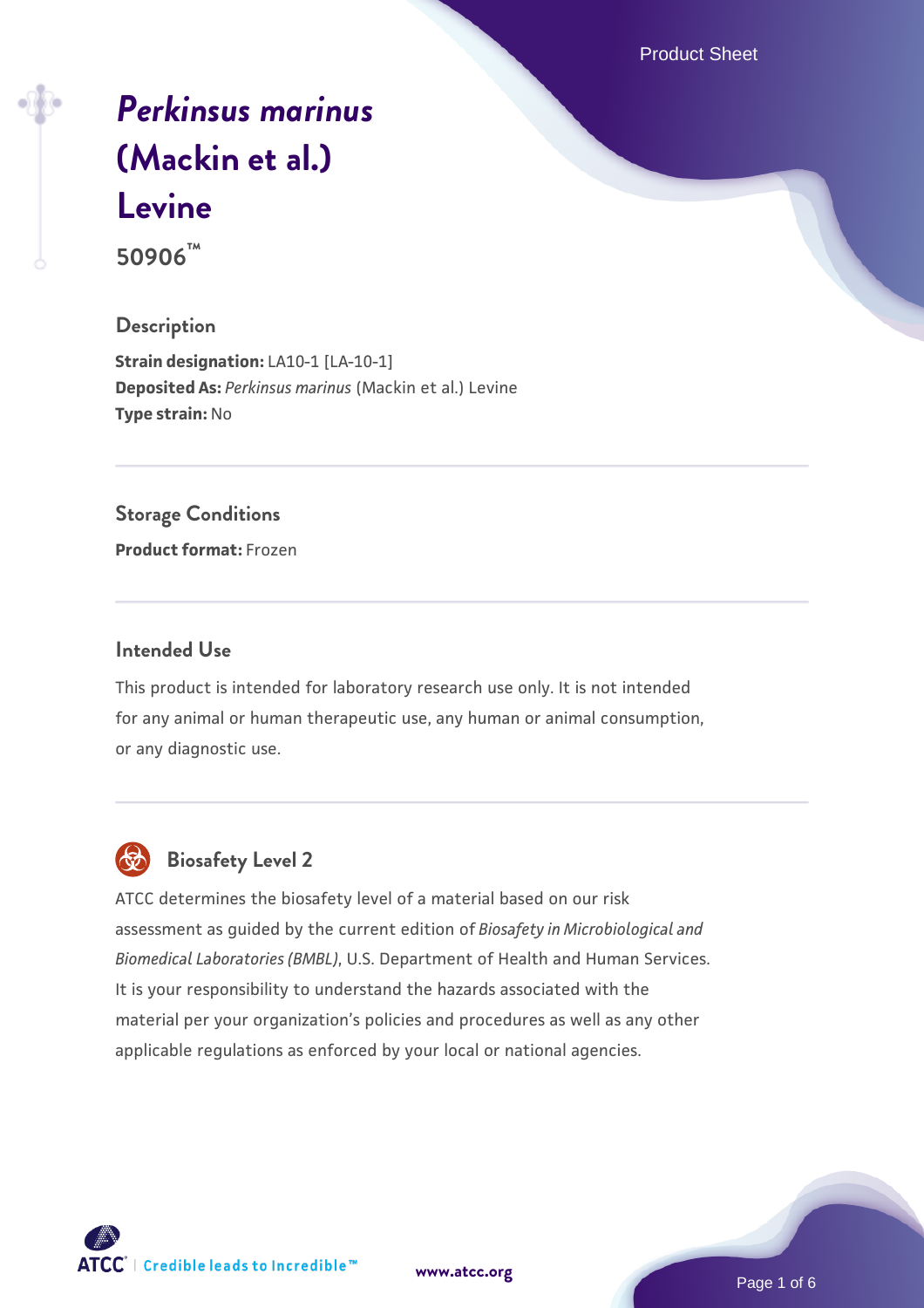# **[Perkinsus marinus](https://www.atcc.org/products/50906) [\(Mackin et al.\) Levine](https://www.atcc.org/products/50906)** Product Sheet **50906**

ATCC highly recommends that appropriate personal protective equipment is always used when handling vials. For cultures that require storage in liquid nitrogen, it is important to note that some vials may leak when submersed in liquid nitrogen and will slowly fill with liquid nitrogen. Upon thawing, the conversion of the liquid nitrogen back to its gas phase may result in the vial exploding or blowing off its cap with dangerous force creating flying debris. Unless necessary, ATCC recommends that these cultures be stored in the vapor phase of liquid nitrogen rather than submersed in liquid nitrogen.

# **Certificate of Analysis**

For batch-specific test results, refer to the applicable certificate of analysis that can be found at www.atcc.org.

# **Growth Conditions**

**Medium:**  [ATCC Medium 1886: Perkinsus broth medium](https://www.atcc.org/-/media/product-assets/documents/microbial-media-formulations/atcc-medium-1886.pdf?rev=3f191fd8ade443aca9e8e4826432baa3) **Instructions for complete medium:** ATCC Medium 1886 **Temperature:** 25°C **Culture system:** Axenic

# **Handling Procedures**

# **Culture maintenance:**

1. Vigorously agitate a culture at or near peak density and aseptically transfer a 0.1 ml aliquot to a T-25 tissue culture flask containing 10 ml of fresh complete medium.



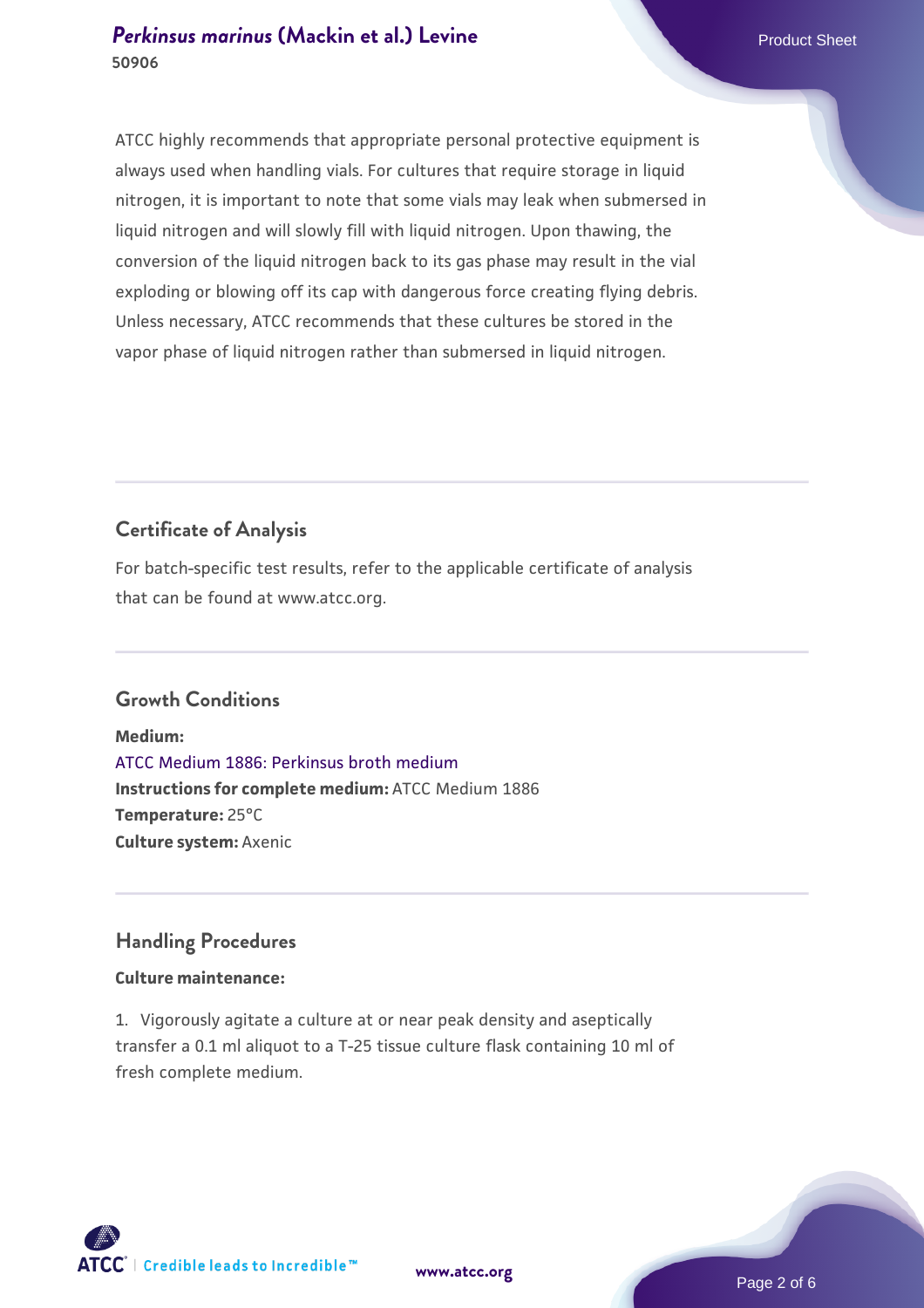# **[Perkinsus marinus](https://www.atcc.org/products/50906) [\(Mackin et al.\) Levine](https://www.atcc.org/products/50906)** Product Sheet **50906**

2. Screw cap on tightly and incubate at 25°C.

3. Subculture every 10-14d.

#### **Cryopreservation:**

1. Harvest cells from several cultures which are in logarithmic to late stationary phase of growth. Vigorously agitate to suspend the cells.

2. Aseptically transfer the cell suspension to 15 ml plastic centrifuge tubes.

3. Centrifuge at 200 x g for 5 min.

4. While cells are centrifuging, prepare a 20% solution of DMSO in ATCC Medium 1886.

5. Remove the supernatant and pool the cell pellets into a final volume of 4.5 ml.

6. Combine the cell suspension with an equal volume of 20% DMSO cryoprotectant solution (prepared in step 4) to yield a final concentration of 10% DMSO.

7. Dispense in 0.5 ml aliquots to 1.0-2.0 ml Nunc vials (special plastic vials for cryopreservation).

8. Place the vials in a controlled rate freezing unit. From room temperature cool at -1°C/min to -40°C. At -40°C, plunge ampules into liquid nitrogen.

9. Store ampules in a liquid nitrogen refrigerator until needed.

10. To establish a culture from the frozen state, place a frozen ampule in a 35°C water bath just enough to cover the frozen material. Allow the ampule to thaw completely (2-3 min).

11. Immediately after thawing, aseptically remove the contents and transfer to a T-25 tissue culture flask containing 10 ml of fresh ATCC medium 1886.

12.Screw the cap on tightly and incubate at 25°C. Observe the culture daily. Transfer the culture when many trophozoites are observed.

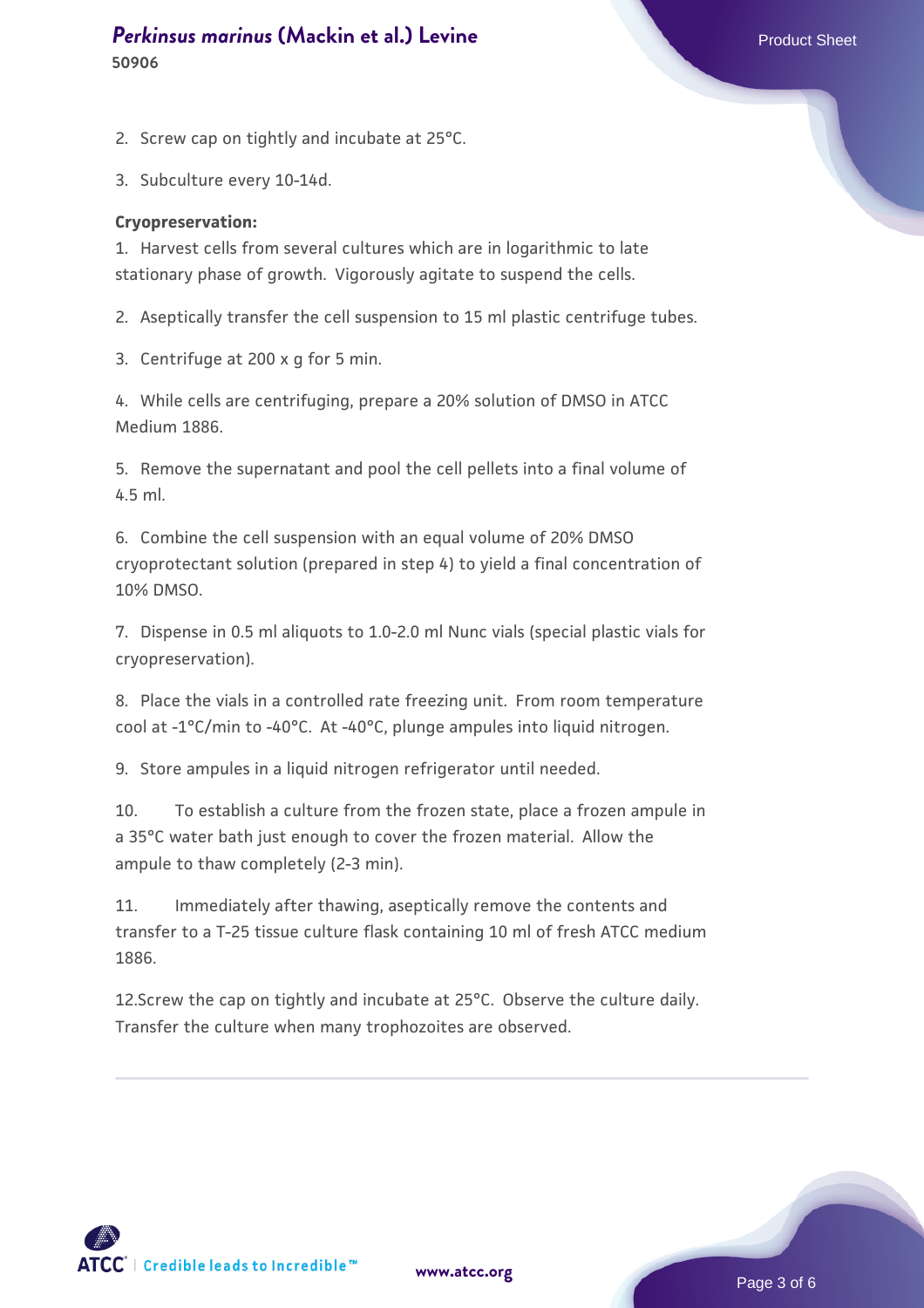#### **Notes**

Additional information on this culture is available on the ATCC web site at www.atcc.org.

While every effort is made to insure authenticity and reliability of strains on deposit, ATCC is not liable for damages arising from the misidentification or misrepresentation of cultures.

ATCC recommends that individuals contemplating commercial use of any culture first contact the originating investigator to negotiate an agreement. Third party distribution of this culture is discouraged, since this practice has resulted in the unintentional spreading of contaminated cultures.

# **Material Citation**

If use of this material results in a scientific publication, please cite the material in the following manner: *Perkinsus marinus* (Mackin et al.) Levine (ATCC 50906)

# **References**

References and other information relating to this material are available at www.atcc.org.

# **Warranty**

The product is provided 'AS IS' and the viability of ATCC® products is warranted for 30 days from the date of shipment, provided that the customer has stored and handled the product according to the information included on the product information sheet, website, and Certificate of Analysis. For living cultures, ATCC lists the media formulation and reagents

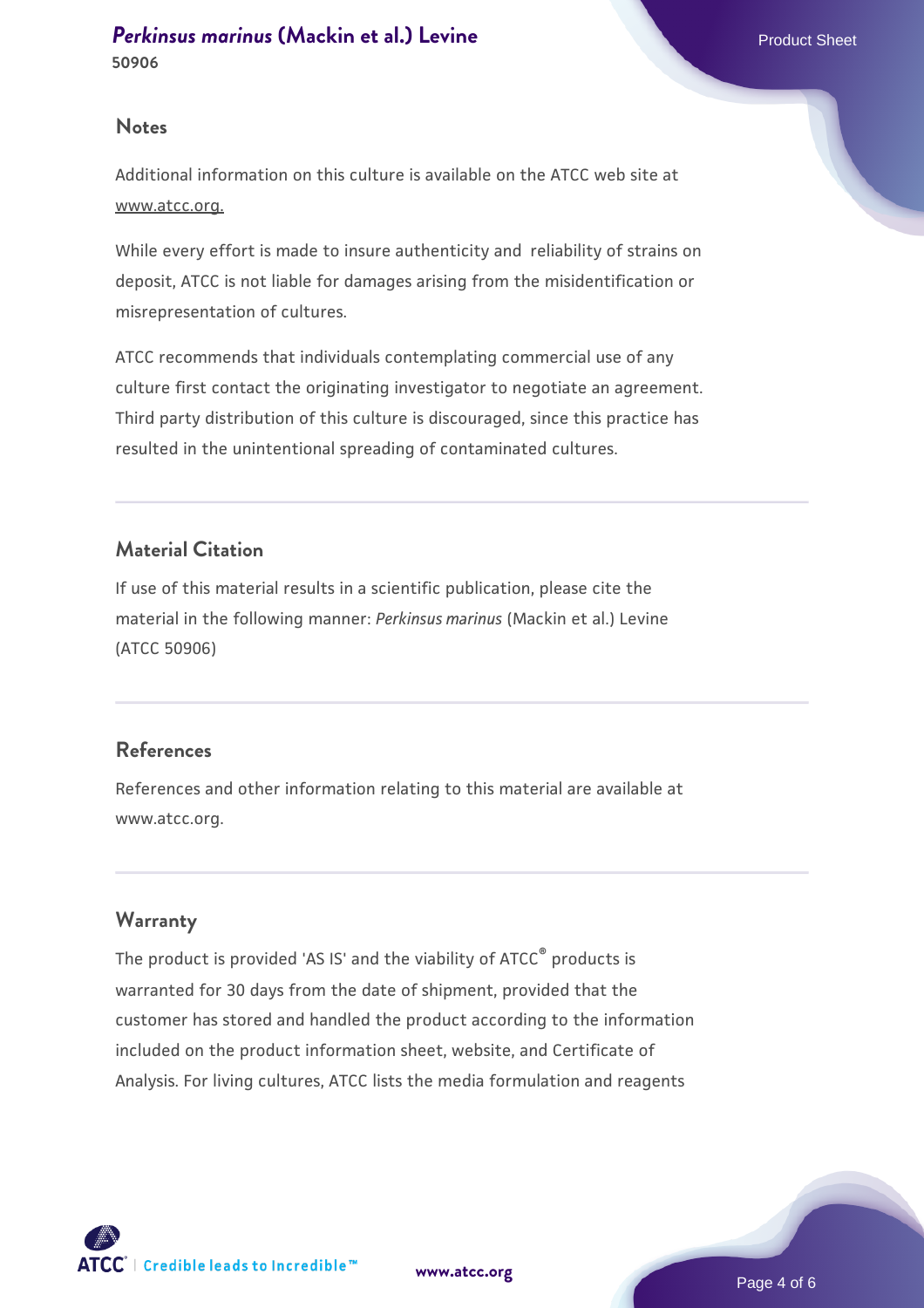# **[Perkinsus marinus](https://www.atcc.org/products/50906) [\(Mackin et al.\) Levine](https://www.atcc.org/products/50906)** Product Sheet **50906**

that have been found to be effective for the product. While other unspecified media and reagents may also produce satisfactory results, a change in the ATCC and/or depositor-recommended protocols may affect the recovery, growth, and/or function of the product. If an alternative medium formulation or reagent is used, the ATCC warranty for viability is no longer valid. Except as expressly set forth herein, no other warranties of any kind are provided, express or implied, including, but not limited to, any implied warranties of merchantability, fitness for a particular purpose, manufacture according to cGMP standards, typicality, safety, accuracy, and/or noninfringement.

# **Disclaimers**

This product is intended for laboratory research use only. It is not intended for any animal or human therapeutic use, any human or animal consumption, or any diagnostic use. Any proposed commercial use is prohibited without a license from ATCC.

While ATCC uses reasonable efforts to include accurate and up-to-date information on this product sheet, ATCC makes no warranties or representations as to its accuracy. Citations from scientific literature and patents are provided for informational purposes only. ATCC does not warrant that such information has been confirmed to be accurate or complete and the customer bears the sole responsibility of confirming the accuracy and completeness of any such information.

This product is sent on the condition that the customer is responsible for and assumes all risk and responsibility in connection with the receipt, handling, storage, disposal, and use of the ATCC product including without limitation taking all appropriate safety and handling precautions to minimize health or environmental risk. As a condition of receiving the material, the customer agrees that any activity undertaken with the ATCC product and any progeny or modifications will be conducted in compliance with all applicable laws, regulations, and guidelines. This product is provided 'AS IS' with no representations or warranties whatsoever except as expressly set forth



**[www.atcc.org](http://www.atcc.org)**

Page 5 of 6